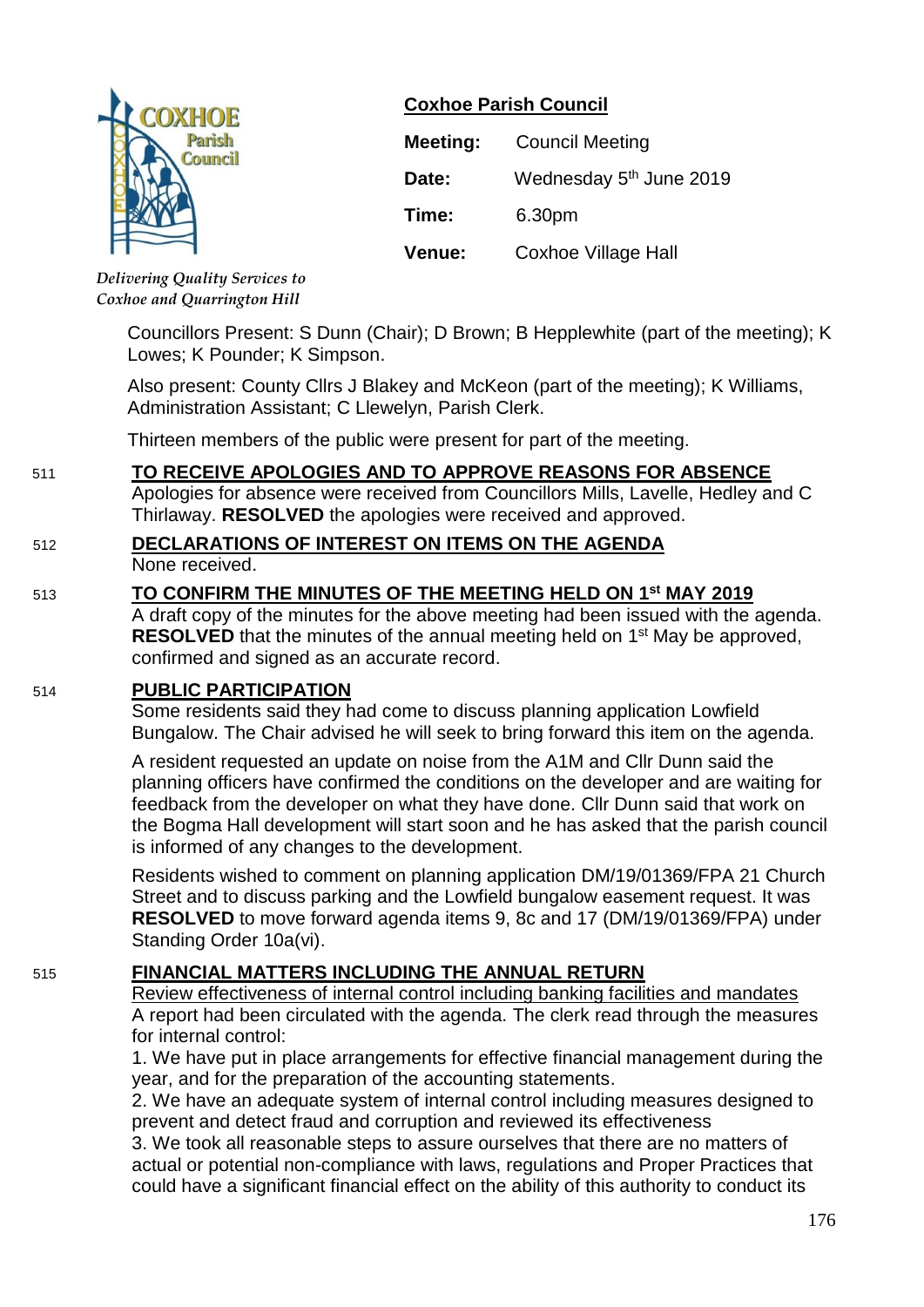business or manage its finances

4. We provided proper opportunity during the year for the exercise of elector's rights in accordance with the requirements of the Accounts and Audit Regulations

5. We carried out an assessment of the risks facing this authority and took appropriate steps to manage those risks, including the introduction of internal controls and/or external insurance cover where required

6. We maintained throughout the year an adequate and effective system of internal audit of the accounting records and control systems

7. We took appropriate action on all matters raised in reports from internal and external audit

8. We considered whether any litigation, liabilities or commitments, events or transactions, occurring either during or after the year-end, have a financial impact on this authority and, where appropriate, have included them in the accounting statements.

It was **RESOLVED (A)** the internal control measures are approved and agreed. It was **RESOLVED (B)** to confirm the Clerk is the Responsible Finance Officer for the financial year 2019/20.

It was **RESOLVED (C)** to approve and agree the banking facilities as follows:

1. The council holds bank accounts with both Unity Trust and Nationwide

2. A credit card has been applied for with Unity Trust (issued through Lloyds)

3. Current bank administrators are Claire Llewelyn, Parish Clerk and Responsible

Finance Officer and Karen Williams, Administration Assistant

4. Current authorisers/cheque signatories are Cllrs Dunn, Simpson, Smith and Thirlaway.

#### Internal Audit Report

The clerk had circulated the report upon receipt and with the agenda. The internal auditor had found no issues or actions to be taken. Councillors thanked the Clerk and Administration Assistant for their diligence. **RESOLVED (D)** the report is noted. Approve Section 1 (Annual Governance Statement 2018/19) of the Annual Return

All sections of the annual governance statement had been circulated with the agenda. **RESOLVED (E)** the annual governance statement is agreed.

Approve Section 2 (Accounting Statement 2018/19) of the Annual Return

**RESOLVED (F)** the accounting statement is agreed.

Dog bin contract

The clerk advised that the county council has agreed the cost of the dog bin contract to the parish council is £222.33 for this year. **RESOLVED (G)** the cost is noted. Finance Report, Bank Reconciliation and Payment Schedule

The Clerk had circulated the Finance Report with the agenda.

**RESOLVED (H)** the bank balances and reconciliations to 29<sup>th</sup> May are noted. Councillors asked about the budget for staff and whether there were enough hours. Cllr Dunn and the Clerk said there is extra in the budget for required overtime. **RESOLVED (I)** the employer costs are noted.

The payments below were submitted for approval.

#### **1.** a) **Payments for Approval**

a) June Payments Due:

| N <sub>0</sub> | Payee        | <b>Description</b>                          | Amount         |
|----------------|--------------|---------------------------------------------|----------------|
|                | <b>Staff</b> | <b>Salaries</b>                             | £3844.07       |
|                | <b>NEST</b>  | Employer & Employees' Pension Contributions | £220.20        |
|                | <b>HMRC</b>  | Employer's Liabilities                      | £816.97        |
|                | Vodafone     | 3 x mobile phones                           | £73.26 $(est)$ |
|                | <b>BT</b>    | Landline & internet                         | £50.64 $(est)$ |
|                | Mastercopy   | <b>Remote Billing</b>                       | £75.30         |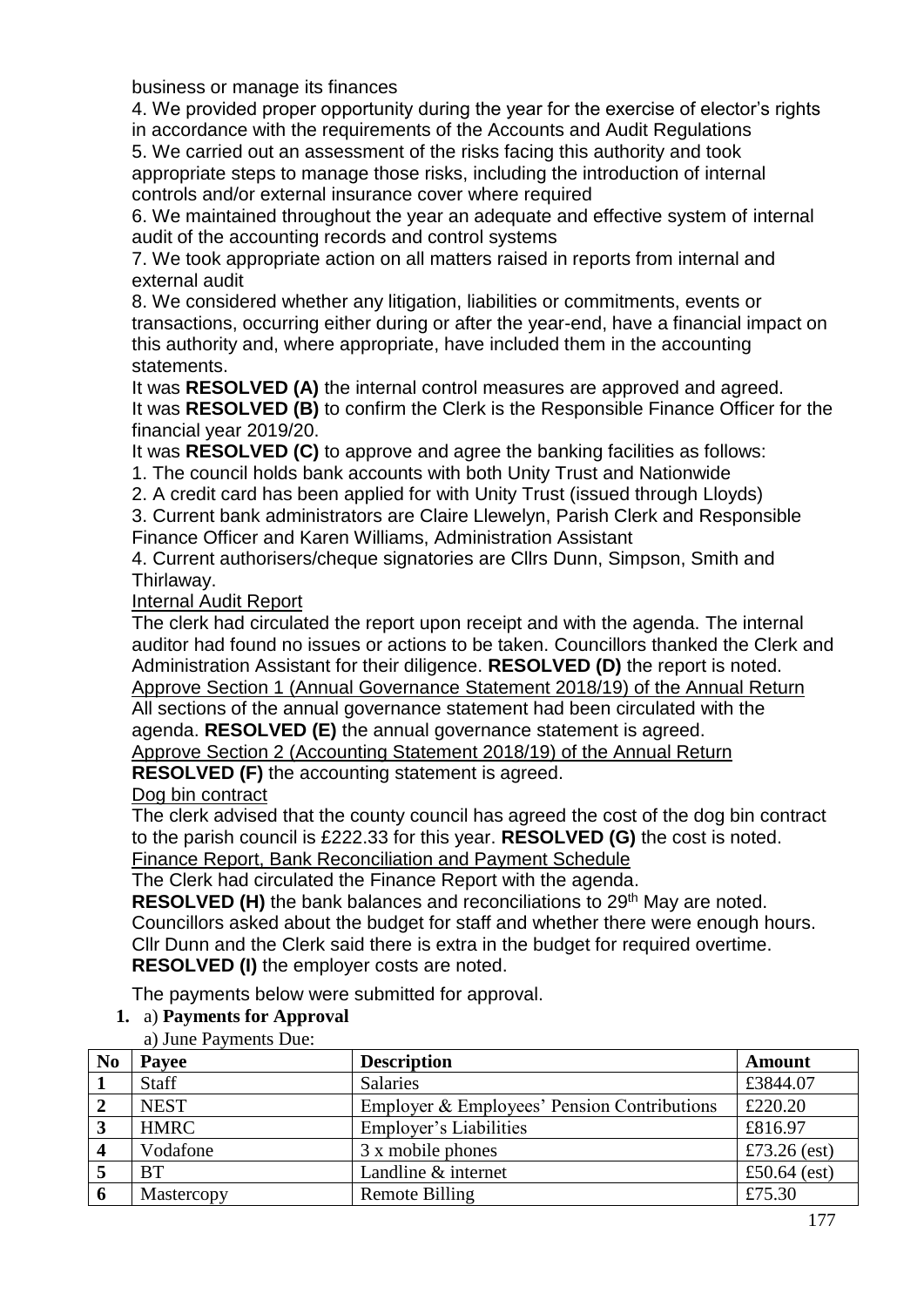| 7  | <b>ITC</b>                   | Sophos Internet Security up to                | £9.00 $(est)$ |
|----|------------------------------|-----------------------------------------------|---------------|
| 8  | SE Landscaping               | <b>Grounds Maintenance Contract</b>           | £884.90       |
| 9  | <b>NE Regional Employers</b> | Youth Auxiliary Worker advert                 | £180.00       |
|    | Organisation                 |                                               |               |
| 10 | Viking                       | Stationery                                    | £47.68        |
| 11 | CloudBuy                     | Domain name renewal for 2 years               | £60.00        |
| 12 | Ray Lawson                   | Fence repair at Bower Court                   | £267.50       |
| 13 | Viking                       | Stationery                                    | £118.12       |
| 14 | Gordon Fletcher              | Professional Fees for Internal Audit          | £300.00       |
| 15 | <b>DCC</b>                   | Contract for Dog Bin at St Mary's             | £222.33       |
|    |                              |                                               | net)          |
| 16 | <b>DCC</b>                   | Web support and hosting $01.04.19 - 31.03.20$ | £722.08       |
|    |                              |                                               |               |
| 17 | Durham FA                    | <b>Cricket Pitch Report</b>                   | £150          |

Please note prices are gross, where VAT applies.

#### b) Payments already made and brought to Council for noting:

| <b>No</b> | <b>Pavee</b>      | <b>Description</b>                     | Amount  |
|-----------|-------------------|----------------------------------------|---------|
|           | <b>Hosting UK</b> | <b>Standard Mail</b>                   | £23.99  |
|           | <b>SLCC</b>       | <b>CILCA</b> Training for Parish Clerk | £250.00 |

Please note prices are gross, where VAT applies.

#### Amendments to May 2019 Schedule:

| No. on          | <b>Name</b> | <b>Amount on May</b> | <b>Actual Amount paid</b> |
|-----------------|-------------|----------------------|---------------------------|
| <b>Schedule</b> |             | <b>Schedule</b>      |                           |
|                 | Vodaphone   | £79.04 est           | £73.26                    |
|                 | <b>BT</b>   | £50.64 $est$         | £50.64                    |
|                 | ITC         | £9.00 $est$          | £3.00                     |
|                 | Mastercopy  | tbc                  | £73.32                    |

**RESOLVED (I)** the payments are noted and approved.

#### **Budget**

The Clerk had circulated the budget up to 29<sup>th</sup> May and asked if there were any questions. Cllr Dunn identified some savings and said that the budget for the cricket field will need to be increased as it did not represent all of the agreed commitments and further budget discussion will be required. Questions were raised over insurance costs, office and IT equipment. **RESOLVED (J)** the budget is noted.

#### 516 **PLANNING**

#### DM/19/01369/FPA 21 Church Street

Residents and business owners were invited to comment. They said there are 11 food outlets in 1000 yards of the front street and said their concerns are anti-social behaviour, crime and disorder, litter, parking issues and highway safety, waste and disposal, their residential amenity including disturbance and smell. Cllr Dunn advised that people should always ring 101 and get a crime reference number. A resident advised she has done this 21 times in the last four years.

Councillors expressed support for the reasons given by residents and said the highway safety issues, traffic and buses, double and pavement parking, nuisance, effects on residential amenity, bin storage, litter, odours and risks of crime and disorder and anti-social behaviour made this application unsuitable. They said the variety of shops in the village is an attraction and there is already a responsibly run chip shop; they felt the application may be contrary to the pending County Durham Plan and the number of A5 takeaways that are acceptable in the village, and county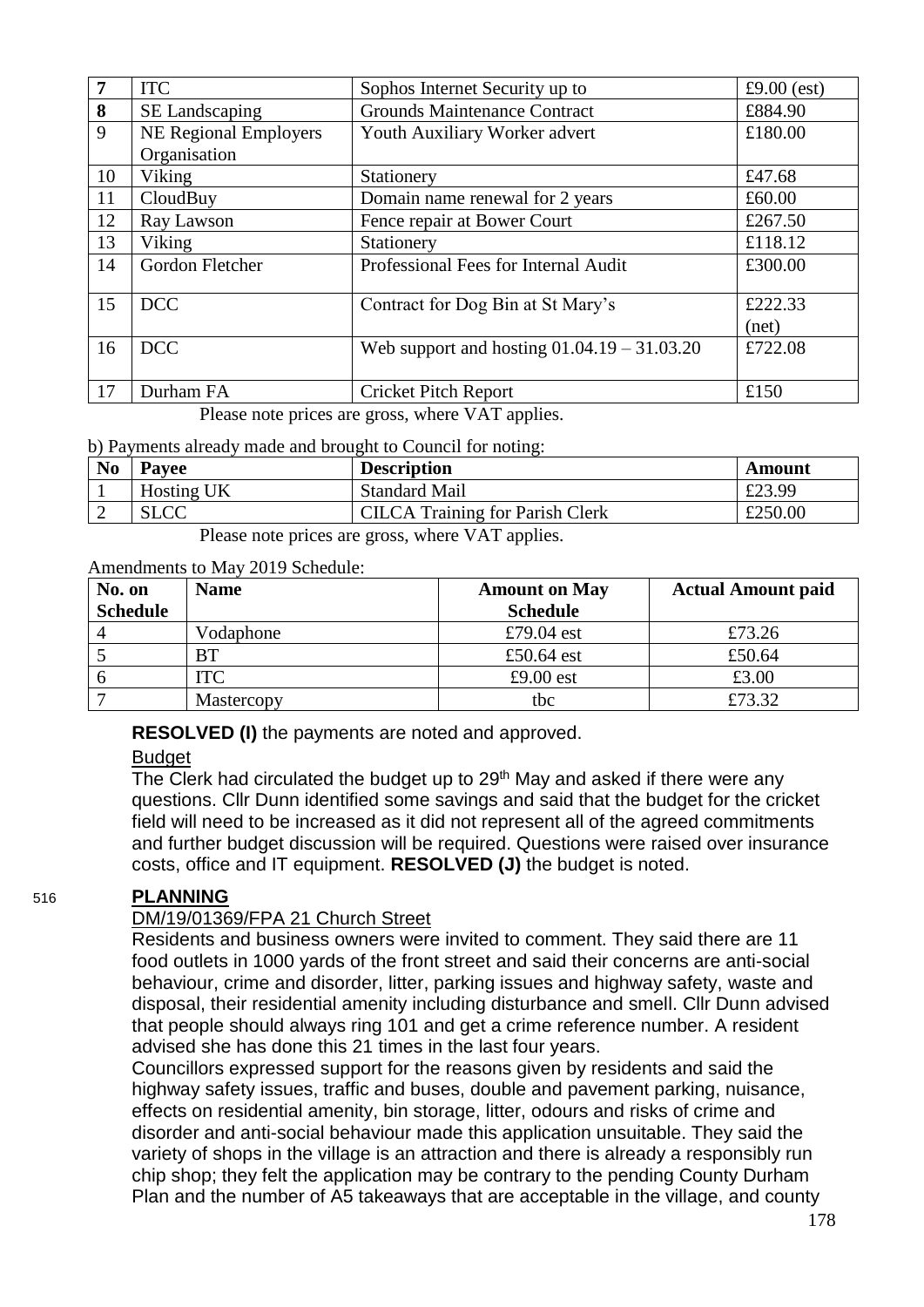council health and wellbeing aims. Cllr Dunn declared an interest as a County Cllr and advised that he and County Cllrs McKeon and Blakey would not express a view on the application at this meeting so as not to pre-determine their ability to participate in the Planning Committee discussion. Without Cllr Dunn expressing an opinion the council **RESOLVED (A)** to object on the above grounds and **RESOLVED (B)** to bring the rise in anti-social behaviour to the attention of the police.

# 517 **PARKING**

Cllr Dunn advised the county council consultation on parking on the front street is open until 20<sup>th</sup> June and is on the parish website. It will go to the county council highways committee in September. It was **RESOLVED** the information is noted.

# 518 **REQUEST FOR EASEMENT LOWFIELD BUNGALOW**

Cllr Dunn and the Clerk had approached Groundwork Trust who agreed they can work with Basic Cottages residents to understand what they want in the area and would then talk to the Paving Factory and Lowfield Bungalow. **RESOLVED (A)** to delegate to Clerk, Chair and Vice Chair to continue exploration and approve work to begin if the cost is around a few hundred pounds as suggested.

The resident of Lowfield Bungalow had submitted a proposal. The council **RESOLVED (B)** to agree an easement for the bungalow over the south side 'windy' road only with the resident erecting birds mouth fencing along the sides of the green to the property and not allowing vehicles across other Council land, with the resident agreeing to give up all rights over any other land. **RESOLVED (C)** to accept the offer from the resident to make a payment to the Council of £20,000 (subject to retail price index inflation) to the council if any planning application was approved to build on the Paddock and upon commencement of building The council noted that this does not commit the council to any particular view about any planning application that may be made in future.

The Clerk advised that as she lives in this area and there is now the potential for improvements she has declared an interest. **RESOLVED (D)** that the Clerk will not be involved in this work in future and work will be undertaken either by a Councillor with support from the Administration Assistant or by a paid locum Clerk if advice is required.

Cllr Blakey left the meeting at this point.

# 519 **DURHAM COUNTY COUNCILLORS' UPDATE**

The County Councillors gave an update to the meeting. Cllr McKeon:

- overhanging trees on the road between Coxhoe and Quarrington Hill
- street lighting by Londis

Cllr Dunn:

- the Persimmon development
- Coxhoe traffic lights
- Motorway roundabout work
- Lorries through Coxhoe
- Senior school provision which Councillors requested to add to next agenda
- Planting at the bottom of the village.

**RESOLVED** the information is noted.

# 520 **COUNCILLORS' REPORTS OF THEIR ATTENDANCE AT MEETINGS/EVENTS ON BEHALF OF THE PARISH COUNCIL**

None.

# 521 **LAND/BUILDINGS/OPEN SPACES** Cricket Ground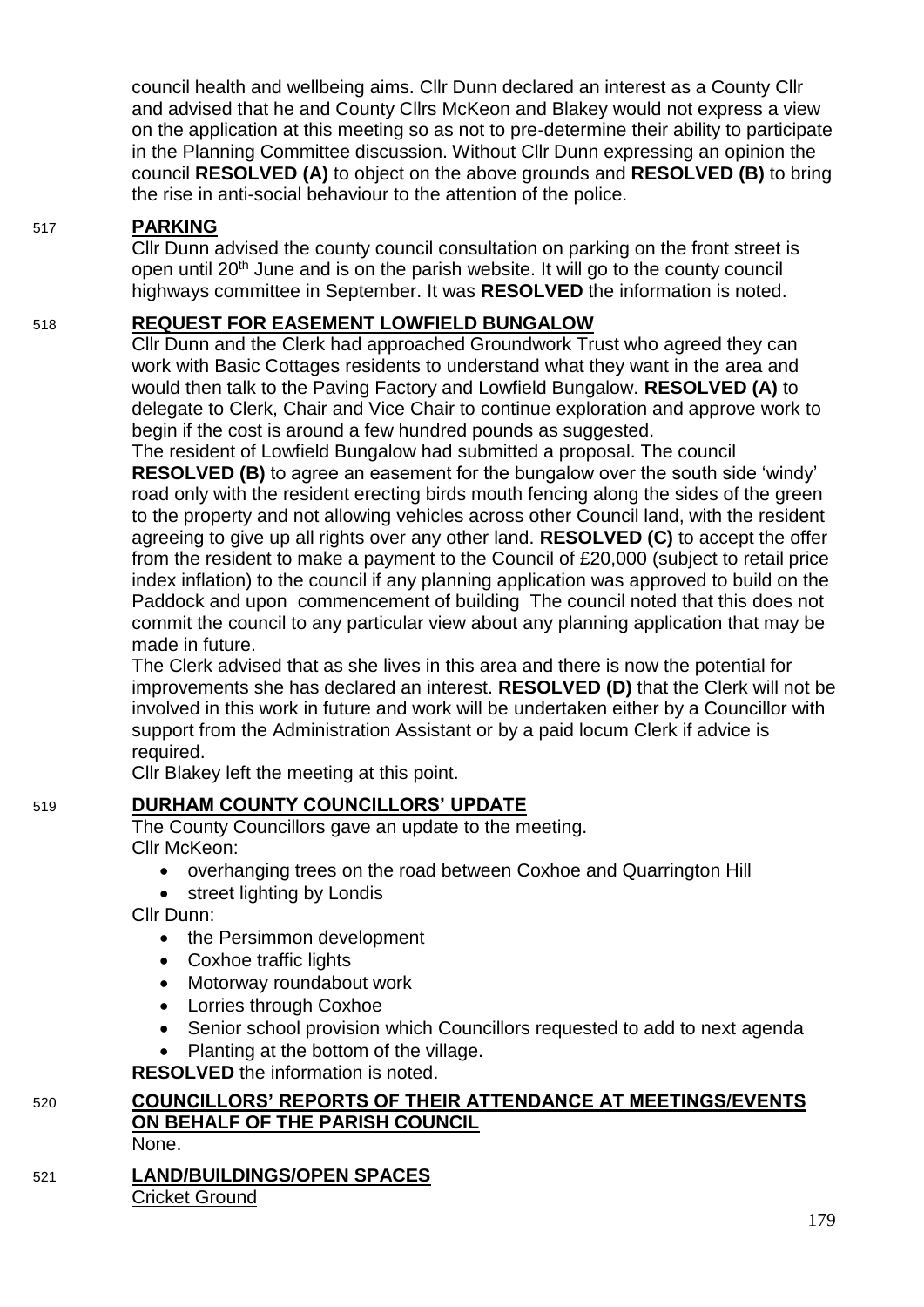The Clerk had tabled a report. The following were **RESOLVED**:

**(A)** the Clerk to do more work on the report and the budget for the July or August meeting.

**(B)** Cllr Dunn said the container of bicycles at Active Life may be offered to Active Life or the parish council and it was resolved to explore this further.

**(C)** to explore developing the track along the side of the car park for potential additional parking.

**(D)** the council notes the report and continued activity including access to the field. Quarrington Hill Environmental Improvement Scheme

Cllr Pounder requested the item be deferred. **RESOLVED (E)** the item is deferred.

# 522 **SEATING REQUEST**

A report had been circulated with a resident's request for a seat by the bus stop to the front of the village green in Quarrington Hill. **RESOLVED** the seating request can be approved on the hardstanding by the Clerk subject to satisfactory responses of consultation with neighbouring properties, agreement with the county council on the type of bench and it is in the standard style of other benches the parish installed.

# 523 **REQUEST FOR FINANCIAL ASSISTANCE**

A request had been received from Quarrington Hill Banner Group for funding. The Clerk confirmed the documentation required had been submitted. **RESOLVED** the £200 donation is agreed.

# 524 **YOUTH PROVISION**

#### Youth Worker Report

The Senior Youth Worker had submitted a report. Councillors request this report is circulated with the agendas. **RESOLVED (A)** to discuss with Active Life that the youth clubs can use the astro-turf on Fridays if the main hall is not available. **RESOLVED (B)** to request a report on Keyfund training and summer activities from the youth team. **RESOLVED (C)** the report is received and noted.

#### Under 5's provision

The Clerk had circulated a report with the agenda. **RESOLVED (D)** expenditure to be noted in the youth expenditure budget and if required to vire money from the financial assistance budget. **RESOLVED (E)** the report is noted.

#### **Recruitment**

Cllr Lowes declared an interest as a relative was recruited to the service, and did not take part in any discussion.

The Clerk advised that one permanent Auxiliary was recruited to four hours per week on Fridays and three further Auxiliaries were recruited on a casual basis. **RESOLVED (F)** the information is noted.

At 8.30pm the Chair requested members' agreement, as per Standing Order 3(v), to extend the meeting beyond the standard 2-hour period. **RESOLVED (G)** that Standing Order 3(v) be invoked and the meeting continue.

#### 525 **CLERK'S REPORT**

#### VI Classic Car Night

The Clerk advised that she has received information from the organiser and all arrangements are in progress.

#### IXI Beautiful Durham

Posters are being distributed to businesses in both villages. Inspections are 10<sup>th</sup> and 11th July. **RESOLVED (A)** to discuss further at next meeting.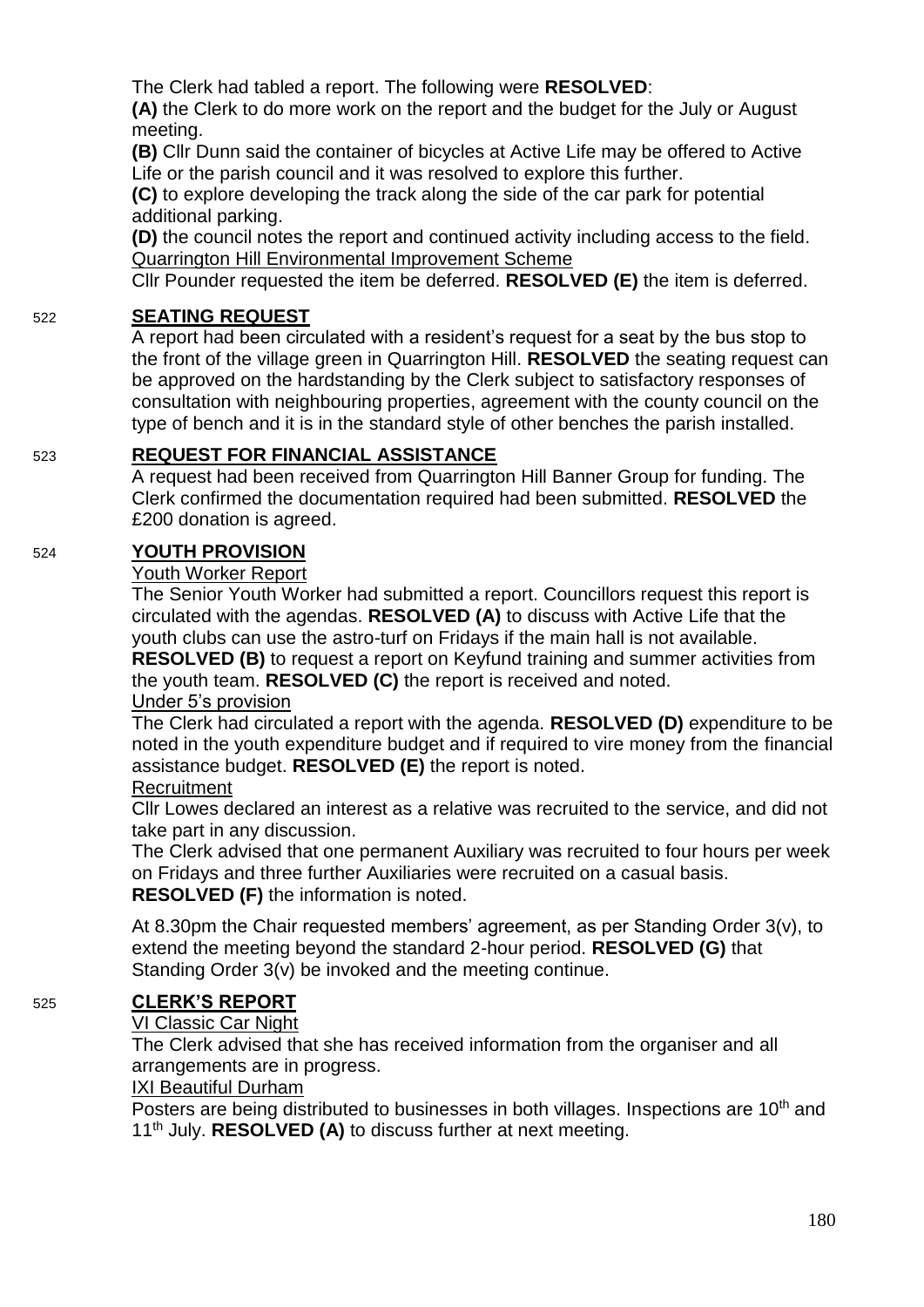IXm Bower Court Fencing

The Clerk advised she had to get four sections of the birds mouth fencing repaired. **Star Council Awards** 

The Clerk said she will begin the entry and circulate for comment before submitting. **RESOLVED (B)** the information above and the Clerk's Report are received and noted.

#### 526 **TRAINING UPDATE**

The Clerk had circulated a report and was formally congratulated on the achievement of gaining CiLCA. **RESOLVED** the report is noted and will be put in the Chronicle.

#### 527 **PARISH PLAN 3**

A report had been circulated with the agenda. The Clerk said two events were held in May. The following were resolved:

**(A)** parish planning meetings will be held in each village.

**(B)** information from the events held to be widely circulated.

**(C)** to hold a stall at Quarrington Hill Community Centre summer fair to seek views and interest.

**(D)** the Clerk and Admin Assistant to manage the process including arranging further meetings by or in September.

#### 528 **AGREEMENT OF PARISH COUNCIL POLICIES**

A draft Health and Safety Policy had been circulated with the agenda. **RESOLVED** the policy is agreed.

# 529 **PLANNING & CORRESPONDENCE REPORT**

#### **Planning Requests**

| <b>Number</b>                |                              |                                                                 |                                                                                                                                                                                                                                                                                                                                                                                                                                                                                                                    | <b>Electoral</b>                         | <b>Case Officer</b>             |
|------------------------------|------------------------------|-----------------------------------------------------------------|--------------------------------------------------------------------------------------------------------------------------------------------------------------------------------------------------------------------------------------------------------------------------------------------------------------------------------------------------------------------------------------------------------------------------------------------------------------------------------------------------------------------|------------------------------------------|---------------------------------|
|                              |                              |                                                                 |                                                                                                                                                                                                                                                                                                                                                                                                                                                                                                                    | Ward and                                 | and                             |
|                              |                              |                                                                 |                                                                                                                                                                                                                                                                                                                                                                                                                                                                                                                    | <b>Parish</b>                            | <b>Expected</b>                 |
|                              |                              |                                                                 |                                                                                                                                                                                                                                                                                                                                                                                                                                                                                                                    |                                          | <b>Decision</b>                 |
|                              |                              |                                                                 |                                                                                                                                                                                                                                                                                                                                                                                                                                                                                                                    |                                          | Level                           |
| DM/19/01133/<br><b>VOCMW</b> | Tarmac<br>Trading<br>Limited | Tarmac<br>The Quarry<br>Old<br>Quarrington<br>Durham<br>DH6 5NN | Variation of Conditions<br>1 (Approved plans), 4n<br>(Working details), 4o<br>(Planting and<br>translocation), 4p<br>(Restoration details),<br>4q (Final restoration<br>and habitat<br>management), 4s<br>(Aftercare), 27 (Position<br>of overburden and soil<br>stockpiles), 29<br>(Development in<br>accordance with<br>mitigation details), 30<br>(Development in<br>accordance with<br>mitigation details), 32<br>(Checking surveys) &<br>44 (Buildings, plant and<br>machinery) of Planning<br>Permission No. | Coxhoe<br>Cassop-<br>cum-<br>Quarrington | Claire<br>Teasdale<br>Delegated |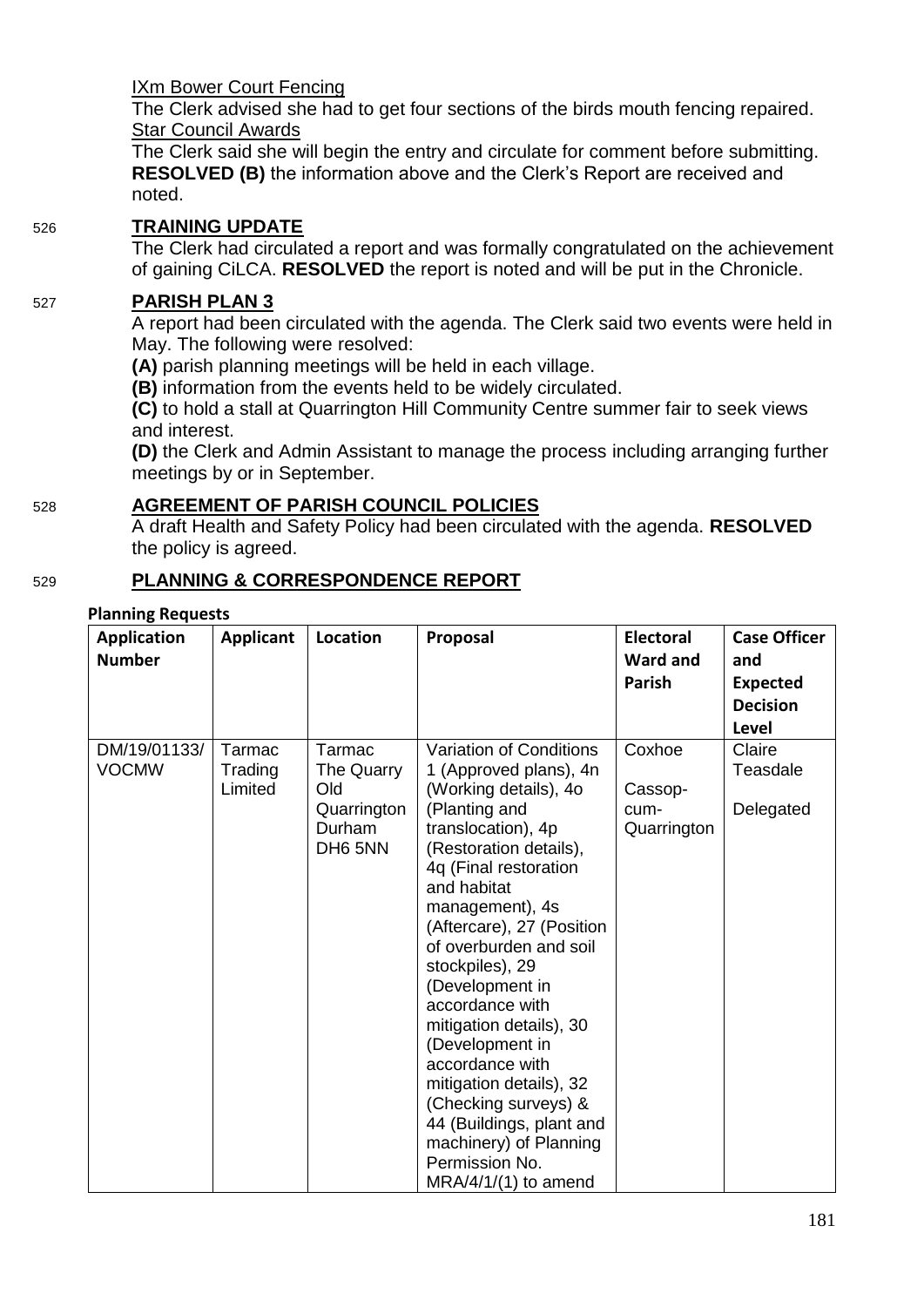|                              |                              |                                                                 | phasing and restoration<br>and details of Phases 2<br>and 3.                                                                                                                                                                                                                                                                                                                                                                                                                                                                                                                                         |                                          |                                 |
|------------------------------|------------------------------|-----------------------------------------------------------------|------------------------------------------------------------------------------------------------------------------------------------------------------------------------------------------------------------------------------------------------------------------------------------------------------------------------------------------------------------------------------------------------------------------------------------------------------------------------------------------------------------------------------------------------------------------------------------------------------|------------------------------------------|---------------------------------|
| DM/19/01134/<br><b>VOCMW</b> | Tarmac<br>Trading<br>Limited | Tarmac<br>The Quarry<br>Old<br>Quarrington<br>Durham<br>DH6 5NN | Variation of Conditions<br>1 (Approved plans), 3n<br>(Working details), 30<br>(Planting and<br>translocation), 3p<br>(Restoration details),<br>3q (Aftercare), 3s (Final<br>restoration and habitat<br>management), 28<br>(Position of overburden<br>and soil stockpiles), 30<br>(Development in<br>accordance with<br>mitigation details), 31<br>(Development in<br>accordance with<br>mitigation details), 33<br>(Checking surveys) &<br>44 (Buildings, plant and<br>machinery) of Planning<br>Permission No.<br>CMA/4/47 to amend<br>phasing and restoration<br>and details of Phases 2<br>and 3. | Coxhoe<br>Cassop-<br>cum-<br>Quarrington | Claire<br>Teasdale              |
| DM/19/01135/<br><b>VOCMW</b> | Tarmac<br>Trading<br>Limited | Tarmac<br>The Quarry<br>Old<br>Quarrington<br>Durham<br>DH6 5NN | Variation of Conditions<br>1 (Approved plans), 3n<br>(Working details), 30<br>(Planting and<br>translocation), 3p<br>(Restoration details), 3s<br>(Final restoration and<br>habitat management),<br>28 (Position of<br>overburden and soil<br>stockpiles), 30<br>(Development in<br>accordance with<br>mitigation details), 31<br>(Development in<br>accordance with<br>mitigation details), 33<br>(Checking surveys) &<br>45 (Buildings, plant and<br>machinery) of Planning<br>Permission No.<br>CMA/4/48 to amend to<br>amend phasing and<br>restoration and details<br>of Phases 2 and 3.        | Coxhoe<br>Cassop-<br>cum-<br>Quarrington | Claire<br>Teasdale<br>Delegated |
| DM/19/00025/                 | Mr David                     | Cornforth                                                       | Environment Act 1995:                                                                                                                                                                                                                                                                                                                                                                                                                                                                                                                                                                                | <b>Bishop</b>                            | Claire                          |
| <b>MIN</b>                   | Atkinson                     | <b>East Quarry</b><br>Stobb<br>Cross Lane                       | Periodic Review of<br>Mining Sites.<br>Application for the                                                                                                                                                                                                                                                                                                                                                                                                                                                                                                                                           | Middleham<br>and<br>Cornforth            | Teasdale<br>Committee           |
|                              |                              |                                                                 |                                                                                                                                                                                                                                                                                                                                                                                                                                                                                                                                                                                                      |                                          |                                 |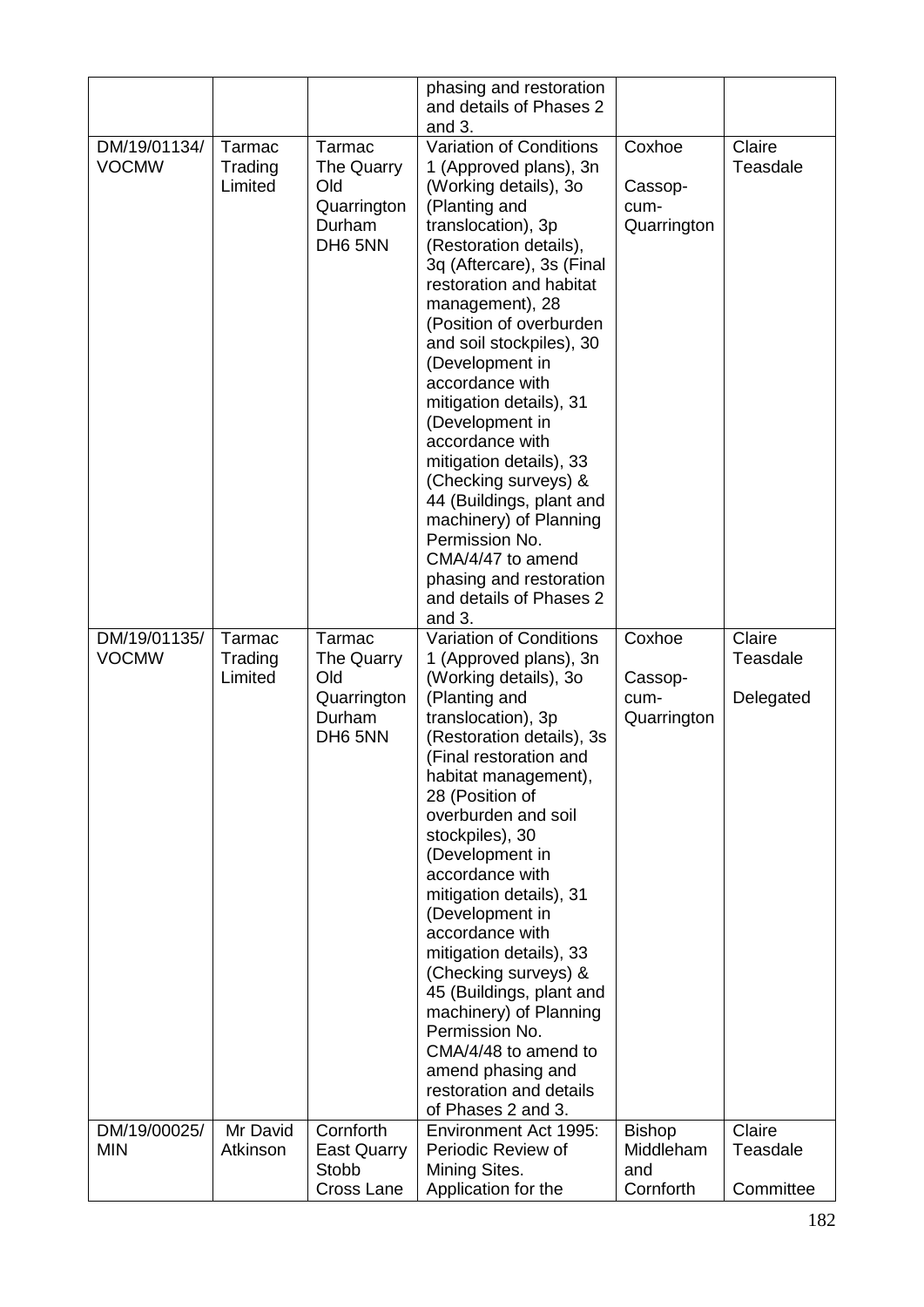| DM/19/00026/<br><b>MIN</b>   | Mr David<br>Atkinson               | Cornforth<br>DL17 9DU<br>Cornforth<br>West<br>Quarry<br><b>Stobb</b>                      | determination of new<br>planning conditions for<br>working and restoration<br>relating to Planning<br>Permission No.<br>MRA/7/2 at Cornforth<br><b>East Quarry</b><br>Environment Act 1995:<br>Periodic Review of<br>Mining Sites.<br>Application for the                                                                                                                                            | Cornforth<br><b>Bishop</b><br>Middleham<br>and<br>Cornforth | Claire<br>Teasdale<br>Committee      |
|------------------------------|------------------------------------|-------------------------------------------------------------------------------------------|------------------------------------------------------------------------------------------------------------------------------------------------------------------------------------------------------------------------------------------------------------------------------------------------------------------------------------------------------------------------------------------------------|-------------------------------------------------------------|--------------------------------------|
|                              |                                    | Cross Lane<br>Cornforth<br><b>DL17 9JB</b>                                                | determination of new<br>planning conditions for<br>working and restoration<br>relating to Planning<br>Permission No.<br>IDO/7/5/1 at Cornforth<br><b>West Quarry</b>                                                                                                                                                                                                                                 | Cornforth                                                   |                                      |
| DM/19/00039/<br><b>FPA</b>   | Tarmac                             | Cornforth<br>West<br>Quarry<br><b>Stobb</b><br>Cross Lane<br>Cornforth<br><b>DL17 9JB</b> | Improvements to<br>existing access to<br>quarry including<br>widening                                                                                                                                                                                                                                                                                                                                | <b>Bishop</b><br>Middleham<br>and<br>Cornforth<br>Cornforth | Claire<br>Teasdale<br>Committee      |
| DM/18/03884/<br><b>VOCMW</b> | Tarmac                             | Thrislington<br>Quarry<br>West<br>Cornforth<br><b>DL17 9EY</b>                            | Variation of Conditions<br>1 (Approved<br>documents), 12<br>(Working hours in<br>Phase 1) of Planning<br>Permission No.<br>7/2006/0179CM (DCC<br>Reference: CMA/7/55)<br>to allow a change to the<br>working method and<br>working hours for<br>Phase 2 and variation<br>to the associated S106<br>agreement in terms of<br>the percentage of High<br><b>Grade Dolomite</b><br>removed from the site | <b>Bishop</b><br>Middleham<br>and<br>Cornforth<br>Cornforth | Claire<br>Teasdale<br>Delegated      |
| DM/19/01235/<br><b>FPA</b>   | Mr Alan<br>Mayhew                  | 2 Roslyn<br><b>Mews</b><br>Coxhoe<br>Durham<br>DH6 4BP                                    | Erection of single<br>storey pitched roof<br>extension to side of<br>existing dwelling and<br>alterations to existing<br>porch to front                                                                                                                                                                                                                                                              | Coxhoe<br>Coxhoe                                            | Stephen<br>Potter<br>Delegated       |
| DM/19/01391/<br><b>FPA</b>   | Mr<br>Christian<br>Hill            | 6 Prospect<br>Place<br>Coxhoe<br>Durham<br>DH6 4LA                                        | Porch Extension                                                                                                                                                                                                                                                                                                                                                                                      | Coxhoe<br>Coxhoe                                            | Connor<br><b>Willis</b><br>Delegated |
| DM/19/01268/<br><b>FPA</b>   | Mr Allen<br>Joseph<br><b>Booth</b> | 45 Bogma<br>Avenue<br>Coxhoe<br>Durham                                                    | Three detached<br>bungalows (Outline)                                                                                                                                                                                                                                                                                                                                                                | Coxhoe<br>Coxhoe                                            | Jennifer<br>Jennings<br>Delegated    |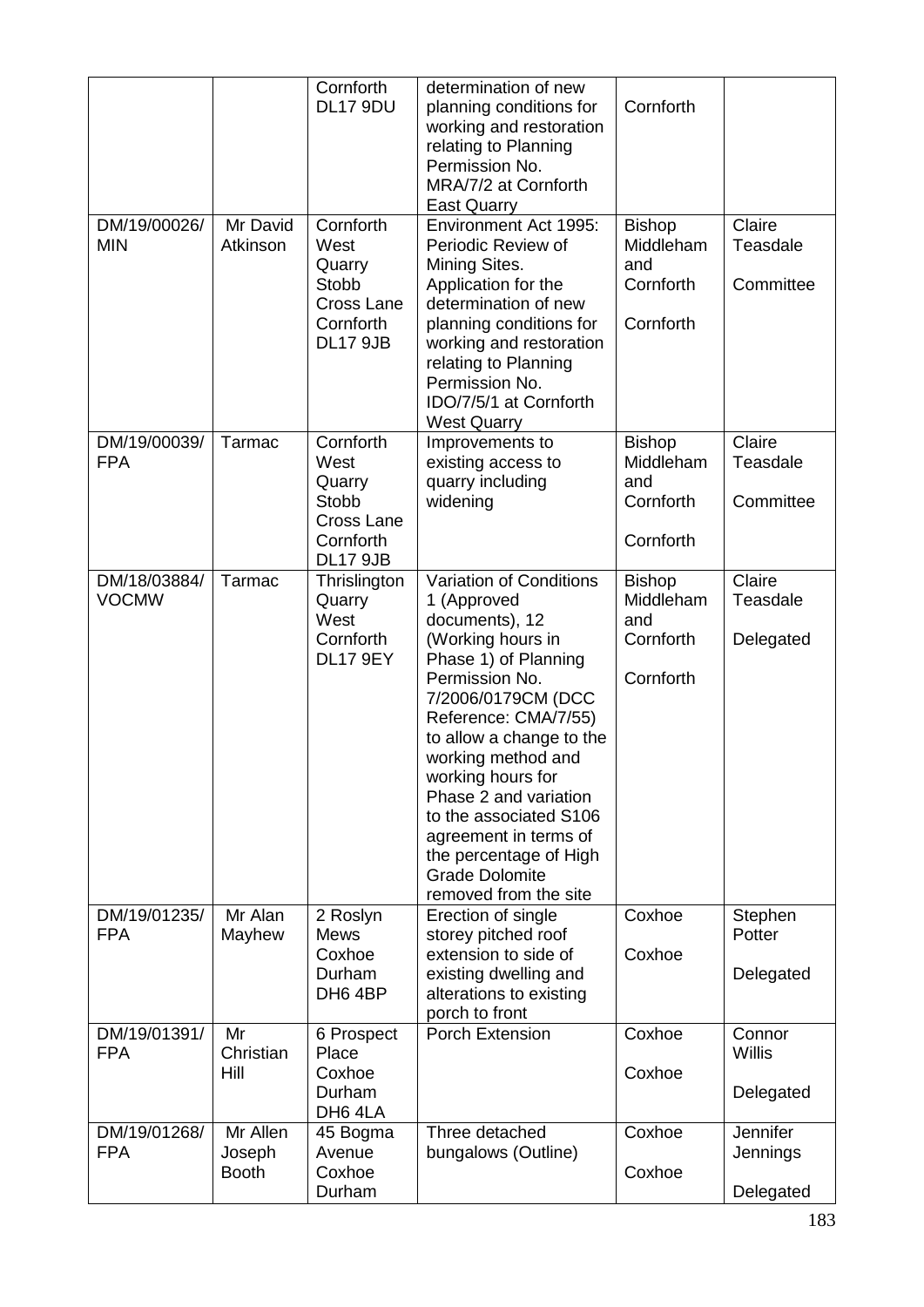|                            |                        | DH <sub>6</sub> 4EW         |                                                |        |             |
|----------------------------|------------------------|-----------------------------|------------------------------------------------|--------|-------------|
| DM/19/01369/<br><b>FPA</b> | Mr Paul<br><b>Bell</b> | 21 Church<br><b>Street</b>  | Change of use from<br>clinic to hot food take- | Coxhoe | Lisa Morina |
|                            |                        | Coxhoe<br>Durham<br>DH6 4DD | away at ground floor<br>and office above.      | Coxhoe | Delegated   |

**RESOLVED (A)** to ask the planning officer to attend a parish council meeting to explain the seven applications relating to quarries and answer questions.

**RESOLVED (B)** to note applications DM/19/01235/FPA and DM/19/01391/FPA.

**RESOLVED (C)** to take a neutral stance on DM/19/01268/FPA but request that concerns about traffic and access are taken into account.

#### **Approved Decisions**

| <b>Application</b>         | <b>Applicant</b>             | Location                                                                                               | Proposal                                                                                                                                     |
|----------------------------|------------------------------|--------------------------------------------------------------------------------------------------------|----------------------------------------------------------------------------------------------------------------------------------------------|
| <b>Number</b>              |                              |                                                                                                        |                                                                                                                                              |
| DM/19/00780/<br><b>FPA</b> | Mr Graham<br><b>Bell</b>     | <b>Malvern Station Road East</b><br>Coxhoe Durham DH6 4AT                                              | Single-Storey Side Extension                                                                                                                 |
| DM/19/00407/<br><b>FPA</b> | Mr<br>Jonathan<br>Cubello    | Land Adjacent To 1<br><b>Tyneside Cottages</b><br><b>Commercial Road East</b><br>Coxhoe Durham DH6 4JY | Change of use from public open<br>space to enclosed private garden                                                                           |
| DM/19/00228/<br><b>VOC</b> | Keepmoat<br><b>Homes Ltd</b> | Land To The North East<br>Of St Marys Terrace<br>Coxhoe                                                | Variation of Condition 2 of planning<br>permission DM/15/01692/OUT to<br>allow substitution of housetypes on<br>Plots 106, 107 and 113 - 127 |

**RESOLVED (D)** the approved decisions are noted.

#### **Withdrawn Applications**

None.

#### **Correspondence Received**

|                | <b>Received From</b> | Summary                                                         |
|----------------|----------------------|-----------------------------------------------------------------|
| 1              | <b>NALC</b>          | Purdah                                                          |
| $\overline{2}$ | <b>CDALC</b>         | D Foster Celebration Service Invite                             |
| 3              | <b>CDALC</b>         | <b>Cllr Training</b>                                            |
| 4              | <b>CPC Clerk</b>     | Article: Danger zones for Cllrs, Clerks, & Councils             |
| 15             | <b>CDALC</b>         | Free VAT Event                                                  |
| 6              | <b>DCC</b>           | Tyne Tees Run                                                   |
| 7              | <b>CDALC</b>         | Traffic sensitive streets review Consultation until 31 May 2019 |
| 8              | <b>CDALC</b>         | Councillor Training                                             |

Members **RESOLVED (E)** the correspondence is received and noted.

#### **Bulletins received**

|    | <b>Received From Summary</b> |                            |
|----|------------------------------|----------------------------|
|    | <b>INALC</b>                 | Chief Executive's Bulletin |
| 12 | <b>INALC</b>                 | Chief Executive's Bulletin |
| 13 | <b>CDALC</b>                 | Chief Executive's Bulletin |
| 4  | <b>NALC</b>                  | Chief Executive's Bulletin |